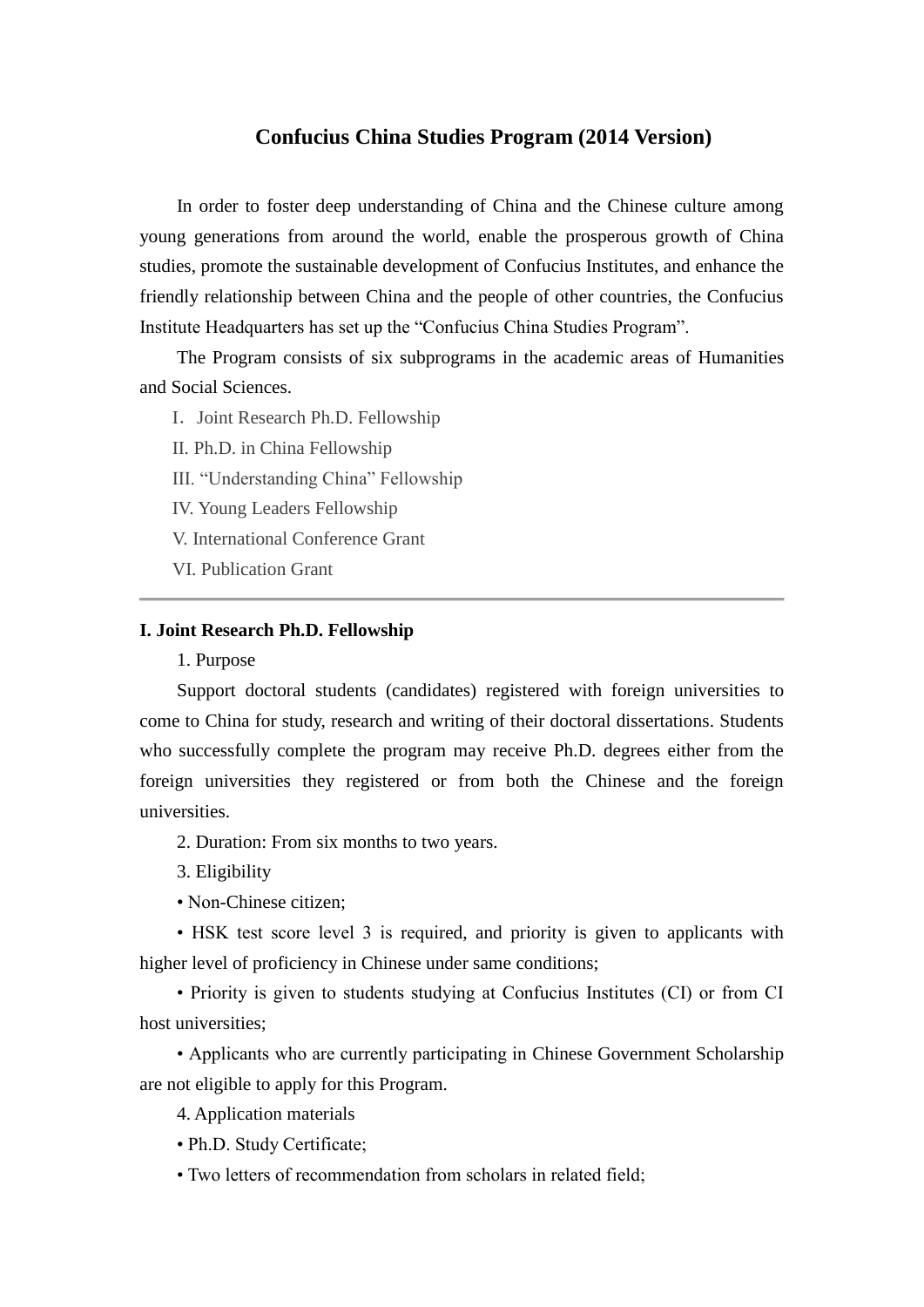- HSK transcript;
- Abstract of master's thesis or other academic publications;
- Abstract of doctoral dissertation;
- A research plan for the study in China;

• Priority is given to applicants who obtain a letter of recommendation from local Confucius Institutes.

5. How to apply

Applicants shall log in onccsp.chinese.cn, download and fill in the application form, sign it before scanning it and sending it to ccsp@hanban.org, and then post the application forms and other supporting documents required (both Chinese and English versions) in one packet to the Confucius Institute Headquarters.

6. Assessment Process

Applicants will have a correspondence review from the expert panel of the Confucius China Studies Program, followed by an interview.

- 7. Funding
- Lodging and living stipend: 80,000 RMB per year;
- Research fund: 20,000 RMB per year (to be reimbursed against actual cost);
- Round-trip international airfare (economy class, to be reimbursed against actual

cost);

- Tuition fees:
- Other support provided by the host Chinese university;
- Expenses for the foreign supervisor's visit or research in China;
- Expenses for life and medical insurances in China;
- Group activities and cultural experience.
- 8. Schedule
- Correspondence review by expert panel in February;
- Interview within 1 month after correspondence review;
- Announcement of final results within 1 month after interview;
- Enrolment in September or March every year.

## **II. Ph.D. in China Fellowship**

1. Purpose

Support foreign students to pursue full-time Ph.D. degrees in the humanities and social sciences at Chinese universities.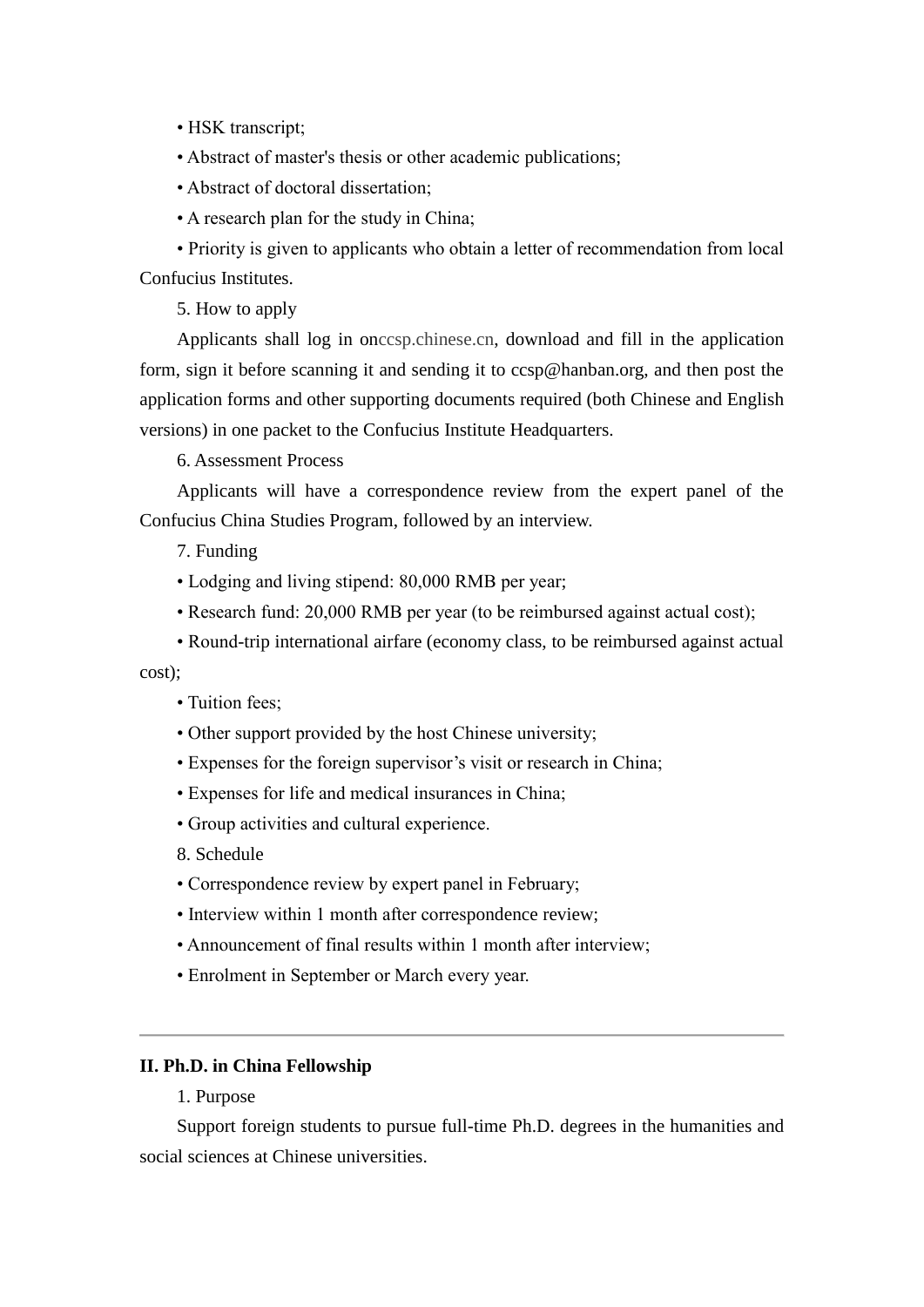2. Duration: Normally from three to four years.

- 3. Eligibility
- Non-Chinese citizen;

• HSK test score level 5 is required, and priority is given to applicants with higher level of proficiency in Chinese under same conditions;

• Priority is given to students studying at Confucius Institutes (CI) or from CI host universities;

• Applicants who are currently participating in Chinese Government Scholarship are not eligible to apply for this Plan.

4. Application materials

• Recognized transcripts of undergraduate and graduate studies, diplomas and copies of all the documents above in Chinese;

• HSK transcript;

• Abstract of master's thesis and other academic publications;

• A doctoral research statement;

• Two letters of recommendation from scholars in related field;

• Priority is given to applicants who obtain a letter of recommendation from Confucius Institutes.

5. How to apply

Applicants shall log in onccsp.chinese.cn, download and fill in the application form, sign it before scanning it and sending it to ccsp@hanban.org, and then post the application forms and other supporting documents required (both Chinese and English versions) in one packet to the Confucius Institute Headquarters.

6. Assessment Process

Applicants will have a correspondence review from the expert panel of the Confucius China Studies Program, followed by an interview.

7. Funding

- Lodging and living stipend: 80,000 RMB per year;
- Research fund: 20,000 RMB per year (to be reimbursed against actual cost);

• One round-trip international airfare (economy class, to be reimbursed against actual cost) per year;

• Tuition fees;

- Other support provided by the host Chinese university;
- Expenses for life and medical insurances in China;
- Group activities and cultural experience.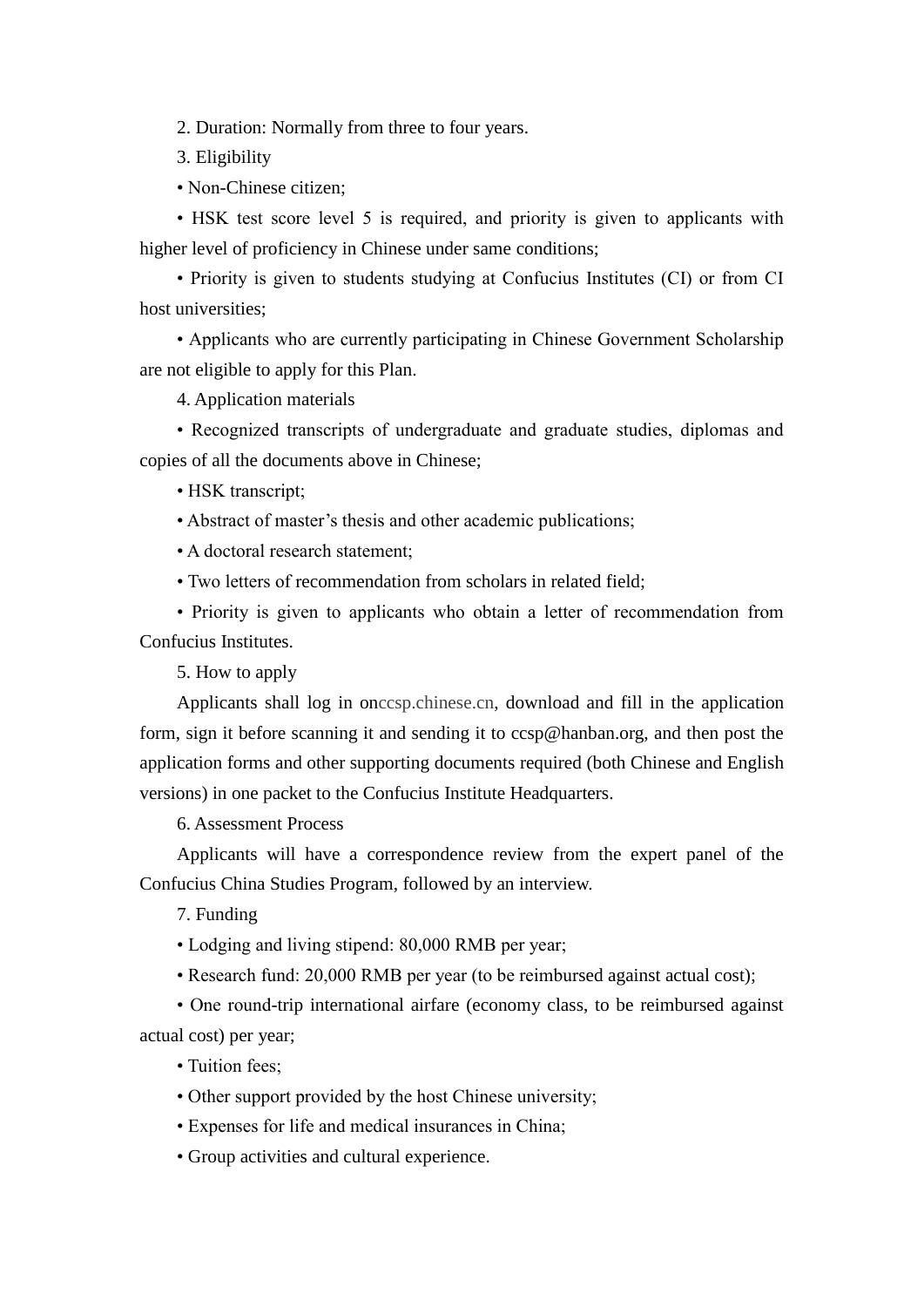- 8. Schedule
- Correspondence review by experts in February;
- Interview within 1 month after correspondence review;
- Announcement of final results within 1 month after interview;
- Enrolment in September every year.

## **III. "Understanding China" Fellowship**

This fellowship consists of the following three categories:

1. "Understanding China" Visiting Scholar to China

1) Purpose and Eligibility

This program serves to support teachers, researchers, postdoctoral scholars with the credential of assistant professor (or equivalent) and above from foreign universities and academic institutes to undertake research with Chinese researchers in China.

Applicants shall be non-Chinese citizens.

2) Duration: From two weeks to six months.

- 3) Application materials
- An invitation letter from a Chinese university;
- Summary of academic publications;
- A research statement for the visit;
- Passport information;

• Priority is given to applicants who obtain a letter of recommendation from local Confucius Institutes, or the Chinese Embassy (Consulate) in your country.

4) How to apply

Applicants shall log in onccsp.chinese.cn, download and fill in the application form, sign it before scanning it and sending it to ccsp@hanban.org, and then post the application forms and other supporting documents required (both Chinese and English versions) in one packet to the Confucius Institute Headquarters.

5) Assessment

Applicants will have a correspondence review from the expert panel of the Confucius China Studies Program.

6) Funding

• 10000 RMB per month;

• Round-trip international airfare (economy class, to be reimbursed against actual cost);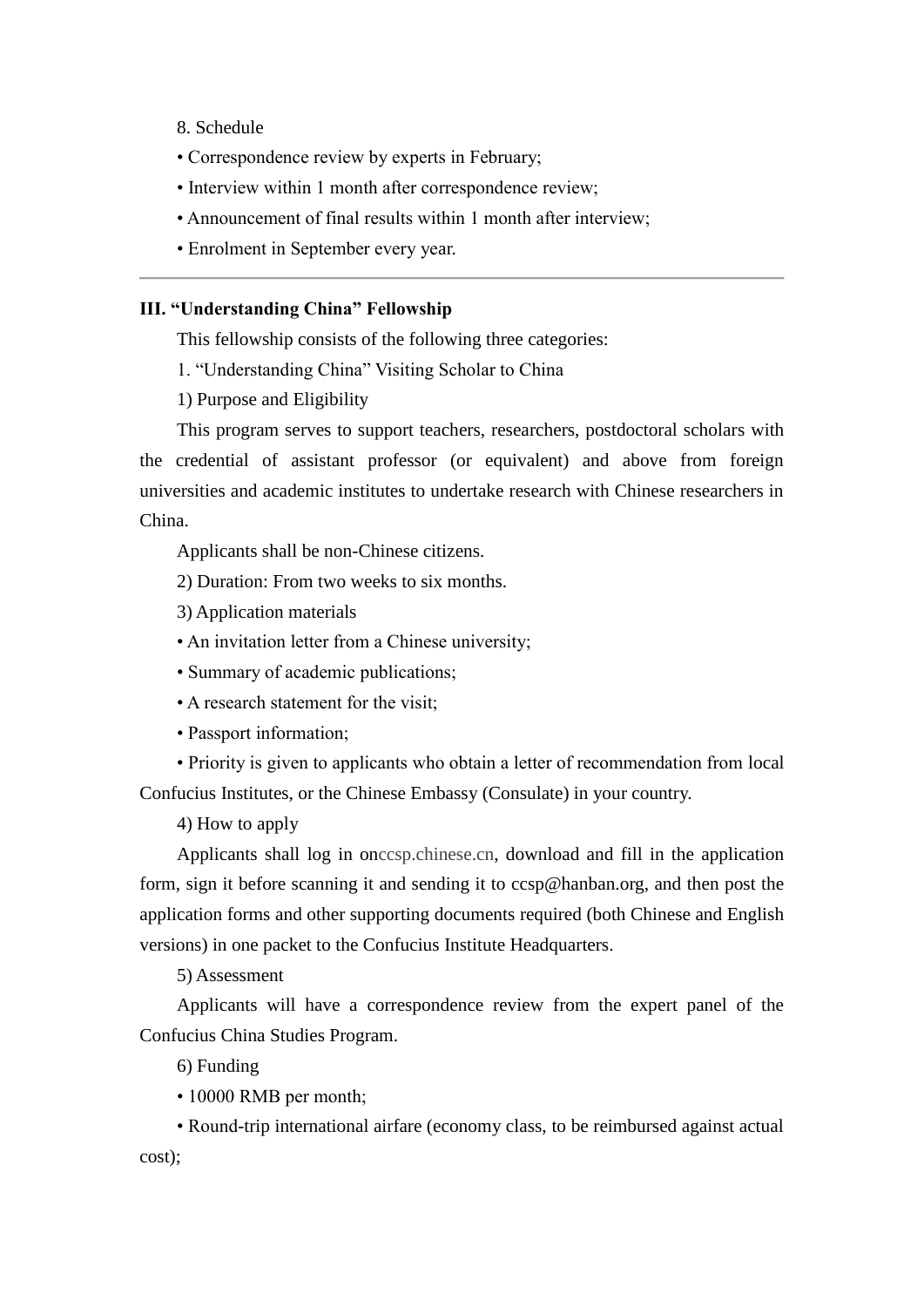• Expenses for life and medical insurances in China.

7) Schedule

After a 3-month expert review, the admitted applicants will receive "Notice of Funding" from the Confucius Institute Headquarters. The according host Chinese universities will be informed simultaneously.

2. "Understanding China" Short-term Visit

1) Purpose

The "Understanding China" Short-term Visit program serves to support senior officials from government, education and culture, non-governmental organizations and business.

2) Duration: From two weeks to two months.

3) Application materials

• Achievements and rewards;

• A statement of purpose for the visit;

• Passport information;

•Priority is given to applicants who obtain a letter of recommendation from local Confucius Institutes, or the Chinese Embassy (Consulate) in your country.

4) How to apply

Applicants shall log in onccsp.chinese.cn, download and fill in the application form, sign it before scanning it and sending it to ccsp@hanban.org, and then post the application forms and other supporting documents required (both Chinese and English versions) in one packet to the Confucius Institute Headquarters.

5) Assessment

Applicants will have a correspondence review from the expert panel of the Confucius China Studies Program.

6) Funding

• Accommodation and travel expenses in China;

• Round-trip international airfare (economy class, to be reimbursed against actual cost);

• Expenses for life and medical insurances in China.

7) Schedule

After passing a correspondence review from our expert panel, the admitted applicants will receive "Notice of Funding" from the Confucius Institute Headquarters.

3. "Understanding China" Chinese Visiting Scholar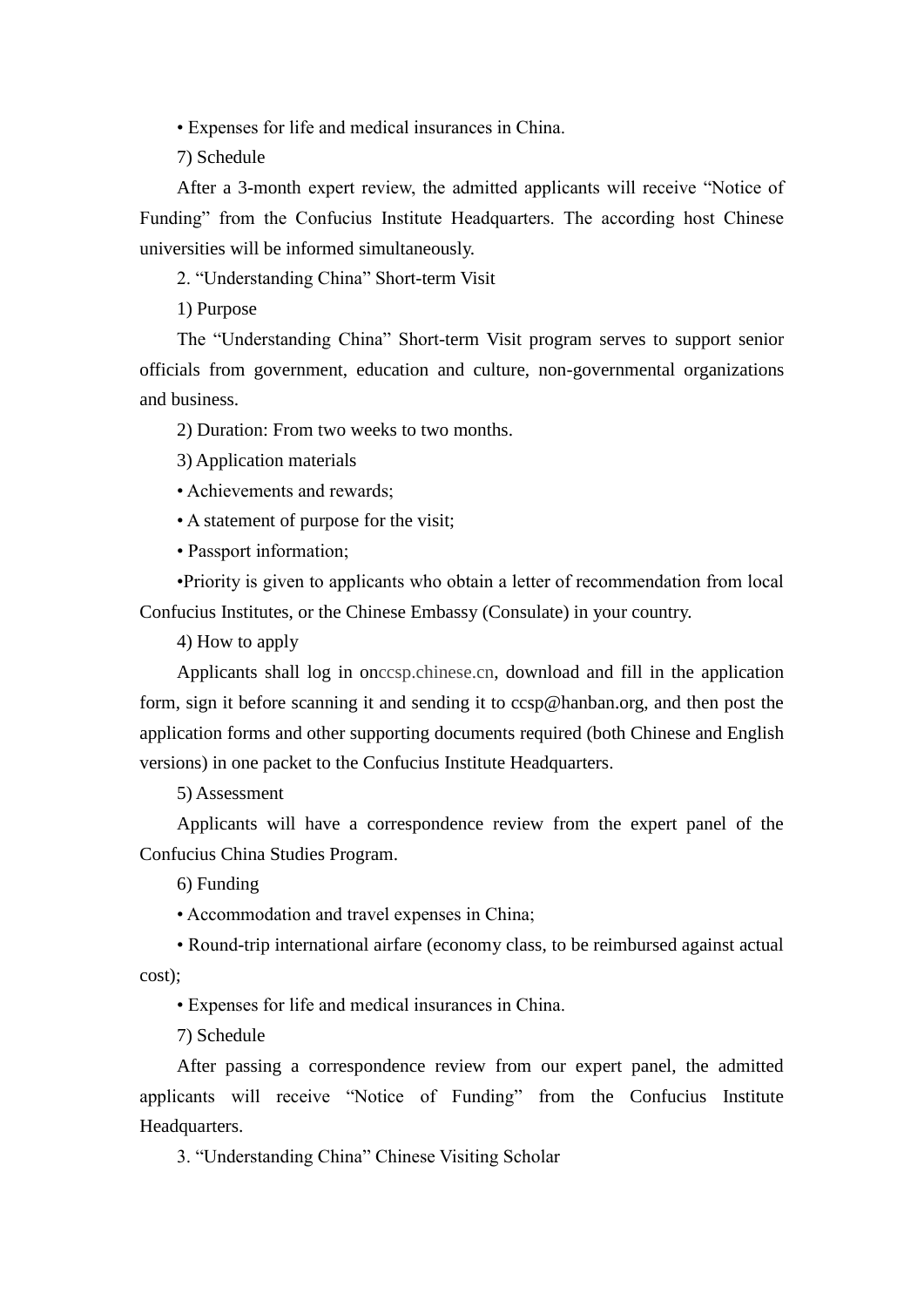1) Purpose and Eligibility

This program serves to support Chinese senior scholars to give credit courses on Chinese economics, business, finance, law, and culture etc. in foreign universities; scholars shall give lectures at Confucius Institutes in the host country or neighboring countries.

2) Duration: From 6 to 12 months.

The duration could be extended at the request of the host country and the evaluation of performance accordingly.

3) Application materials

• Application form;

• Specifications of the credit courses.

4) How to apply

Applicants shall log in on ccsp.chinese.cn, download and fill in the application form, sign it before scanning it and sending it to ccsp@hanban.org, and then post the application forms and other supporting documents required (both Chinese and English versions) in one packet to the Confucius Institute Headquarters.

• The Headquarters shall select applicants from the candidates' pool or recruit new candidates at request.

• Scholars will be dispatched upon the approval of both Confucius Institute and the Chinese university.

5) Funding

•Scholars will be paid according to the standard of Government-sponsored teachers;

• Extra research grant will be given to the scholar when needed.

#### **IV. Young Leaders Fellowship**

1. Purpose

1) Support outstanding youths who have been awarded at least a Bachelor's Degree and hold a certain position in the field of politics, economics, finance, law, education, culture, arts, and media to visit China;

2) There are two ways in applying for the grant: (1) a plan will be made by the Headquarters and published at due time through www.hanban.org and ccsp.chinese.cn, applicants can apply accordingly; (2) applicants can make their own visit plan and submit it to the Headquarters;

3) Support senior undergraduates or graduates holding a position in students'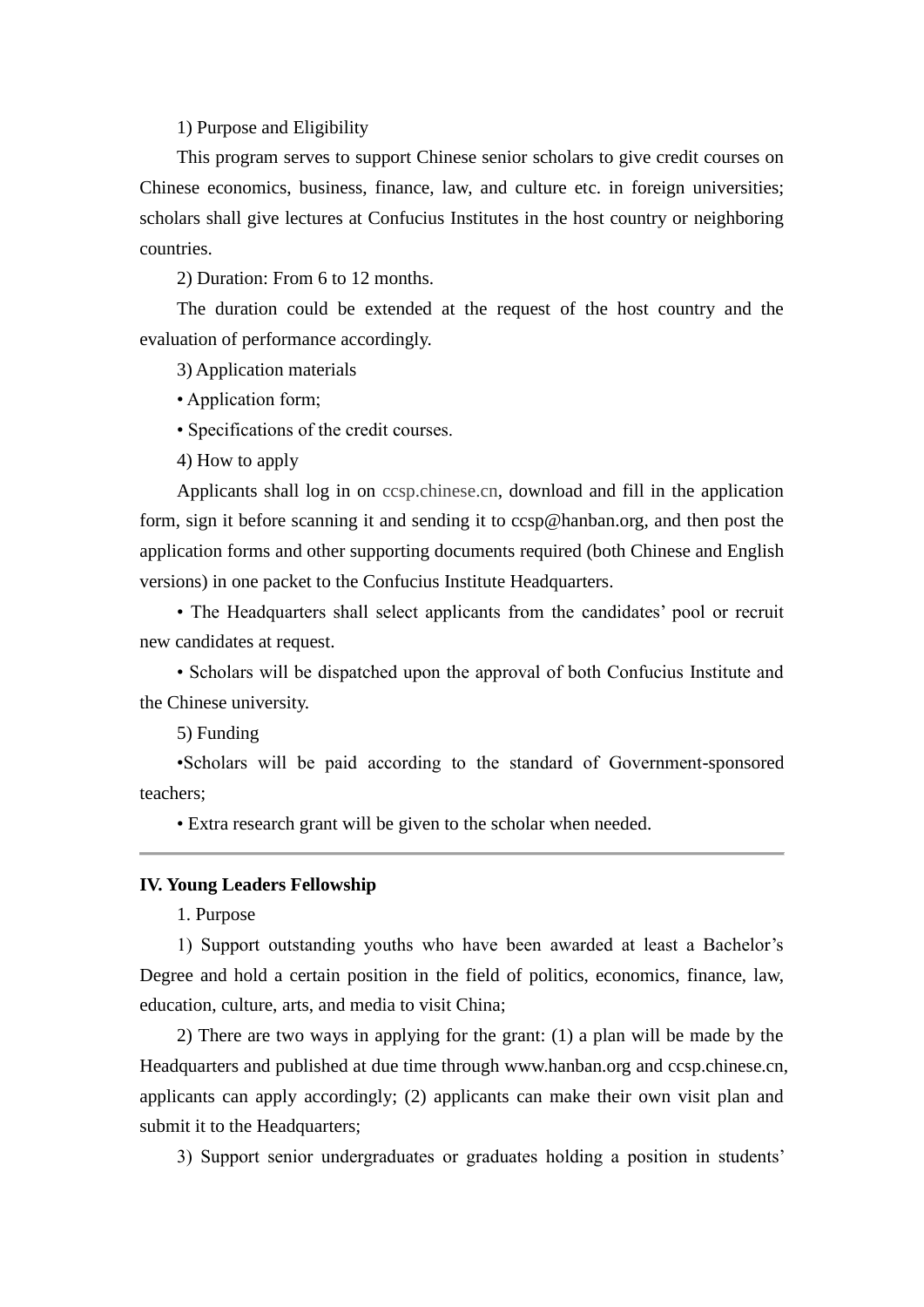associations at foreign universities to visit China.

- 2. Duration: From two weeks to six months.
- 3. Eligibility
- Non-Chinese citizen;
- Normally under the age of 40;

• Being interested in public affairs, and aspired to make positive contributions to the exchange and collaboration between China and other countries.

4. Application materials

• Application form;

• A letter of recommendation from the current employer and two from other referees;

• A statement of purpose for the visit;

• Priority is given to applicants who obtain a letter of recommendation from local Confucius Institutes, or the Chinese Embassy (Consulate) in your country.

5. How to apply

Applicants shall log in onccsp.chinese.cn, download and fill in the application form, sign it before scanning it and sending it to ccsp@hanban.org, and then post the application forms and other supporting documents required (both Chinese and English versions) in one packet to the Confucius Institute Headquarters.

6. Assessment Process

Applicants will have a correspondence review from the expert panel of the Confucius China Studies Program.

7. Funding

• Accommodation and travel expenses in China;

• Round-trip international airfare (economy class, to be reimbursed against actual cost);

• Expenses for life and medical insurances in China.

## **V. International Conference Grant**

1. Purpose

The International Conference Grant is aimed at supporting Confucius Institutes, universities, research institutes, and scholars to hold or attend international academic conferences on Sinology and/or China Studies.

2. How to apply

Applicants shall log in on ccsp.chinese.cn, download and fill in the application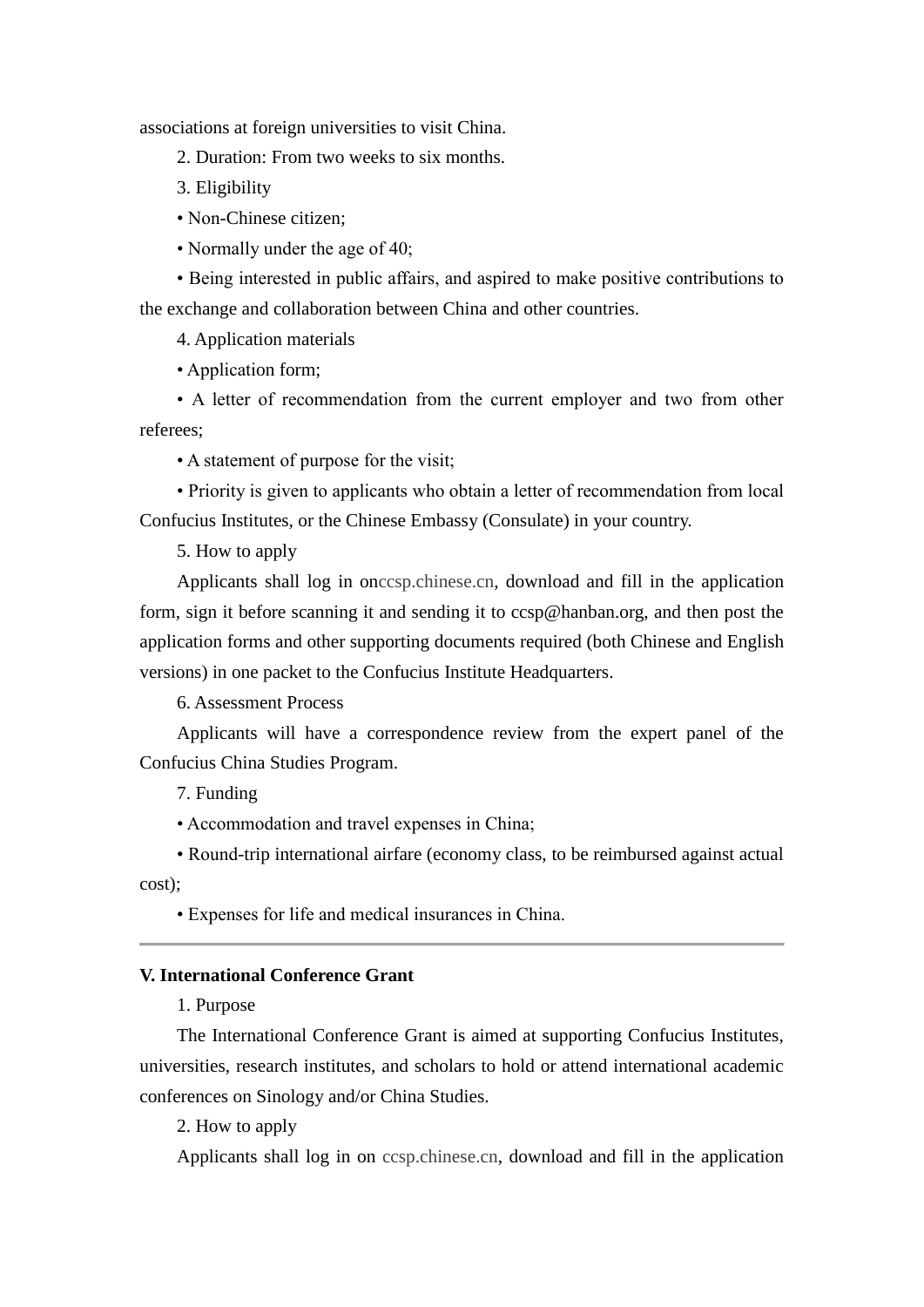form, sign it before scanning it and sending it to ccsp@hanban.org, and then post the application forms and other supporting documents required (both Chinese and English versions) in one packet to the Confucius Institute Headquarters.

• Sponsors of conference shall submit application documents, including the theme, scale, and budget of the conference.

• Participators of conference shall submit invitation of sponsors, outline for speech as well as budgets for accommodation, transportation, and registration fees for the conference.

3. Assessment Process

The application will be examined and reviewed by the expert panel of the Confucius China Studies Program.

4. Funding

- The accommodation and travel expenses of conference speakers;
- Registration fees;
- Publication fees of conference proceedings.

### **VI. Publication Grant**

1. Purpose and Eligibility

Publication Grant supports foreign scholars to publish or translate relevant monographs, doctoral dissertations, or founding relevant academic journals on Sinology and/or China Studies.

The leading applicant must be non-Chinese citizen.

2. Application materials

• A brief description of the nature and scope of the publication project and its importance to the field;

• At least a 30-pages sample in Chinese;

• A budget;

• Letters of recommendation from at least 2 referees in the area of the proposal;

• Publisher contract or letter of intent from foreign publishers with a specified timeline for completion of the project.

3. How to apply

Applicants shall log in on ccsp.chinese.cn, download and fill in the application form, sign it before scanning it and sending it to ccsp@hanban.org, and then post the application forms and other supporting documents required (both Chinese and English versions) in one packet to the Confucius Institute Headquarters.